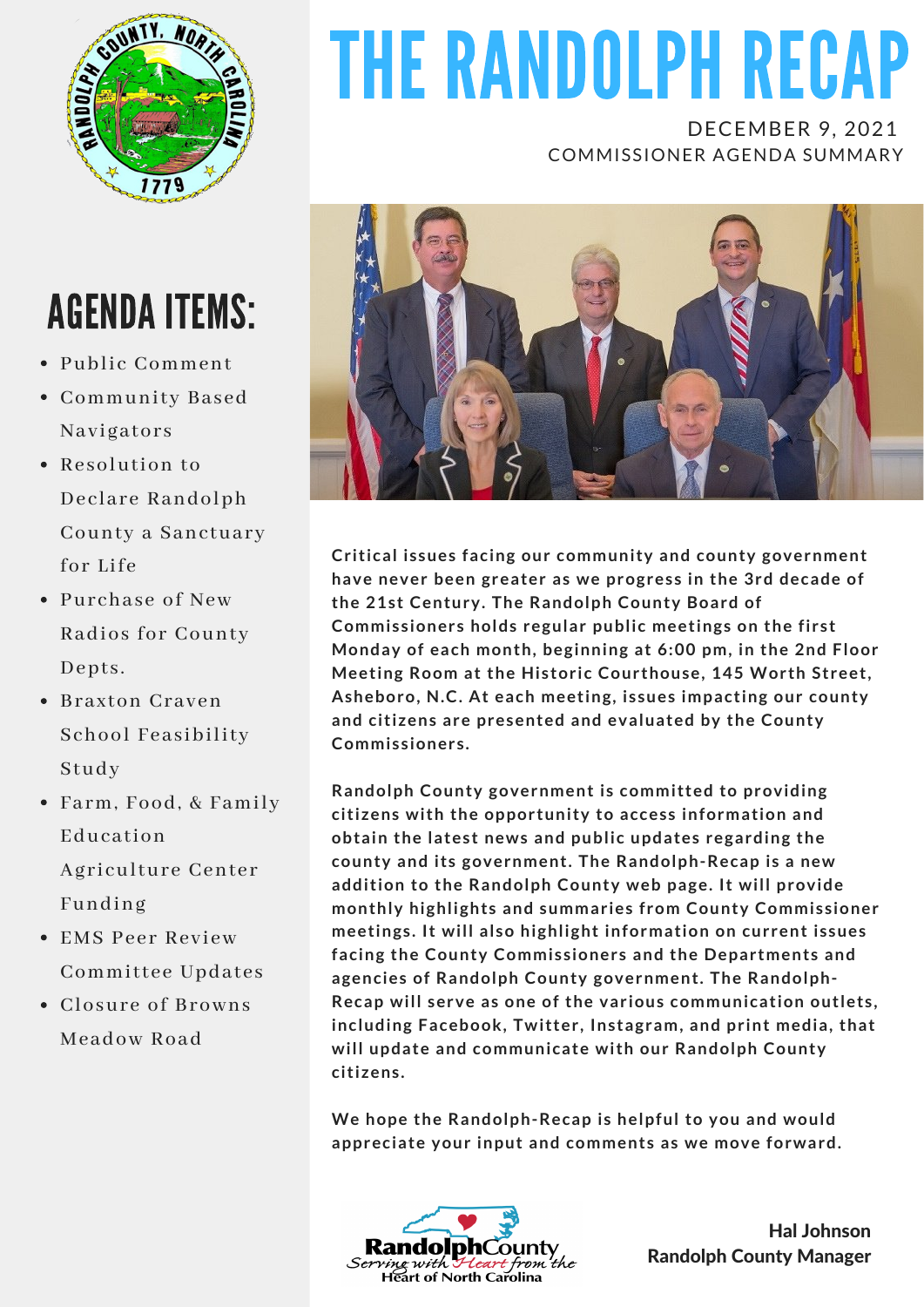

### **Community Based Navigators**

Randolph County Board of Commissioners recently appropriated strategic planning funds to the Randolph County Partnership for Children for a Library Based Navigators Program.

Commissioners approved the addition of Community Navigator-Social Worker and Community Navigator-Social Worker Lead titles to the Randolph County pay plan.

Ross Holt, Randolph County Library Director, expects the positions to be filled no later than February 1st.

## THE RANDOLPH RECAP

#### OCTOBER 25, 2021 **SPECIAL COMMISSIONER MEETING AGENDA SUMMARY**

### **Public Comment**

On Monday, December 6th, automaker Toyota announced its decision to build an electric battery production facility in Randolph County, the single greatest private investment in North Carolina history. The plan includes 1,750 direct new jobs and a \$1.29 billion investment. Darrell Frye, Chair, Randolph County Board of Commissioners, explained that the success of the Greensboro-Randolph Megasite project was due to the collaborative effort of many Randolph County departments and employees.**"Our employees played a significant role in making that day possible,"** said Frye. The Greensboro-Randolph Megasite project promises economic prosperity for Randolph County, the region, and the state.

Several Randolph County citizens spoke regarding the proposed Safe Sanctuary Resolution. Linda Daves, Randolph County resident, implored commissioners to take a stand by adopting the resolution. She believes there is a shared responsibility to speak out on behalf of those who cannot speak for themselves.

Suzie Scott, Randolph County resident, urged Commissioners to **"carefully consider the effectthis would have on women who face unimaginable decisions."** Ms. Scott shared that**"one in fifty pregnancies are deemed medically unviable or atopic, and are therefore potentially hazardous to the mother's life withoutthe intervention of a performed abortion or medication."** She believes a better solution includes more support for prenatal medical services and affordable access to healthcare for all women.

Citizens also spoke during the public comment period about the confederate statue at the Randolph County Courthouse. Joyce Bass, and her thirdgrader Cameron, would like to see it moved. Cameron shared a list of names, sourced from Randolph County deeds of sale, of children her age transacted as property in Randolph County.**"These kids could have been me. They could have had dreams that went unfulfilled,"** said Cameron. Ms. Bass believes commissioners should vote to move the confederate statue to a museum where its historical value can be appreciated.

Dwain P. Roberts, Commander, Sons of the Confederate Veterans, believes it is important to remember that the statue is **"not a monument but a memorial to those who fought for Randolph County."** Randolph County resident, Dean Brown, feels the monument honorably represents and memorializes Randolph County soldiers.**"It was placed for the brothers, sons, and fathers who died in the war and had no opportunity for a decent burial. They had no funerals, services, or tombstones placed for them. Citizens erected itto honor their memory."** He believes the confederate statue should stay in its current location.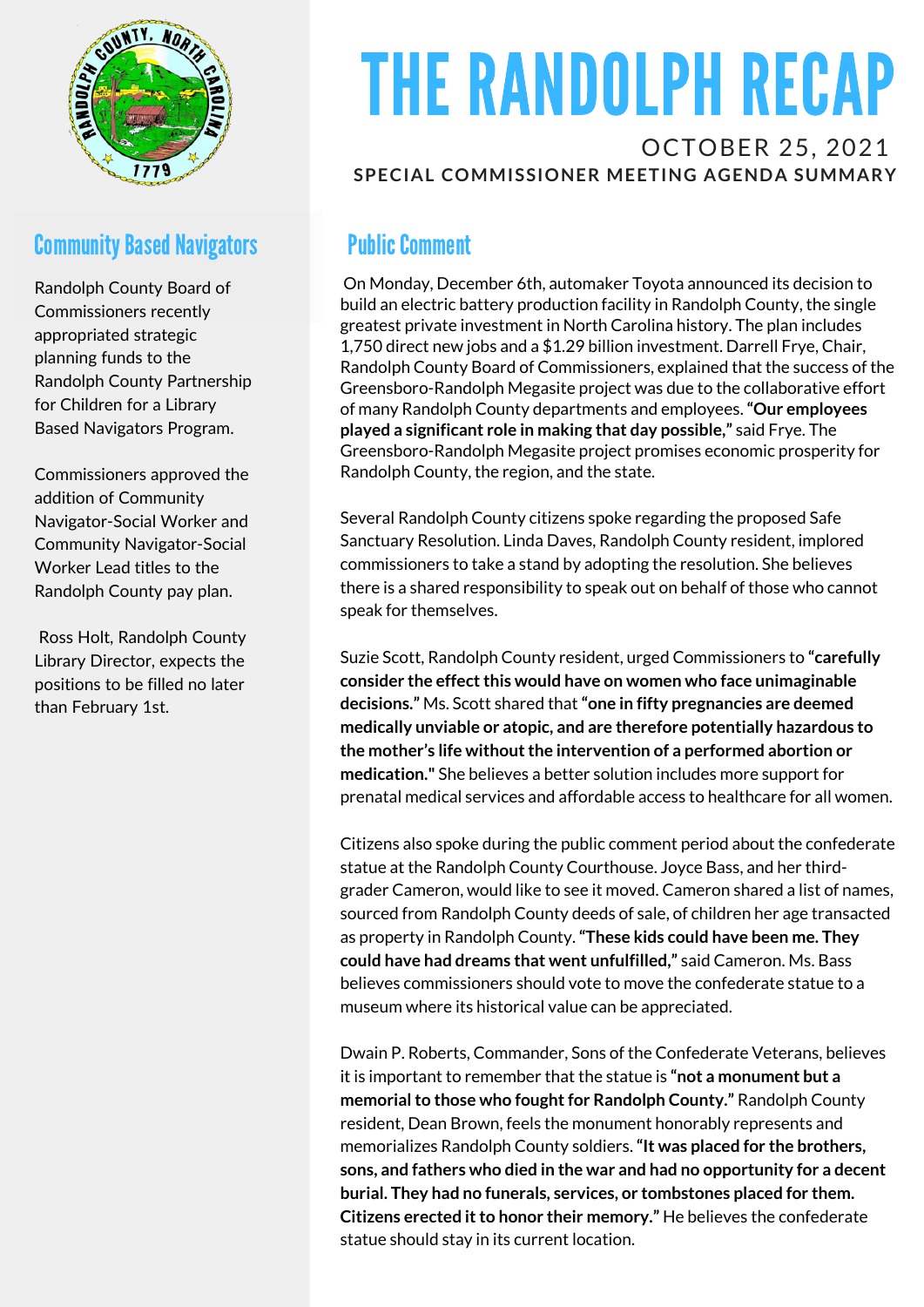

### **Braxton Craven Feasibilty Study**

Randolph County School System recently completed the construction of a new middle school. In August 2021, Trinity Middle School welcomed its firstever students, leaving Braxton Craven School vacant. With the ongoing possibility of Medicaid expansion, the prospect of using the newly vacated campus as additional office space for the Randolph County Department of Social Services has been raised.

Paxton Arthurs, County Engineer, presented a total estimated project cost of \$5.1 million. Commissioner Maxton McDowell described the expansion of Randolph County Social Services to the Archdale area as an ultimate need.

In response to the proposed idea, Tracie Murphy, Director of Randolph County Department of Social Services, said,**"I would love to have a fully functional Department of Social Services on that side ofthe county so that those residents can be served closer to where they live. They deserve it."**

# THE RANDOLPH RECAP

NOVEMBER 1, 2021 COMMISSIONER AGENDA SUMMARY

### **Resolution to Declare Randolph County A Sanctuary for Life**

Mark Wilburn, a local pastor at Balfour Baptist Church, presented commissioners with a resolution to declare Randolph County a Sanctuary for Life. The resolution urges citizens of Randolph County to promote and defend the inalienable right to life, and the inherent dignity of all human beings, including the preborn, from conception to fertilization and through all stages of development.

Pastor Wilburn believes there is an exciting opportunity for Randolph County **"to have two history-defining moments in one week."** Randolph County Commissioner, Hope Haywood, commented that**"valuing all lives starts right here and should extend to the preborn, as well as children of all ages and their families, all races and ethnicities, citizens from all income brackets, and to people of all faiths and religious and political beliefs."** Commissioners unanimously adopted the resolution to declare Randolph County a Sanctuary for Life.

### **Purchase of New Radios for County Departments**

Mobile and portable radios and repeaters for relevant Randolph County departments (Animal Services, Emergency Services, Public Health, and the Sheriff's Department) were purchased in 2011 and will reach their end of life between 2020 and 2025.

Donovan Davis, Randolph County Emergency Services Chief, requested authorization to purchase new equipment for all relevant departments. The cost for equipment is \$2.29 million, in addition to \$170k for hardware and software upgrades. Randolph County, Commissioner, Kenny Kidd asked if competitive bids had been obtained for the radios. Chief Davis explained that the radios were being purchased off of state contract where competitive bids had been obtained. County staff could program the recommended radios which would save money over other models. Prices of the recommended radios were expected to increase within the next week.

Randolph County Commissioners approved a budget amendment to the General Fund to purchase the equipment.